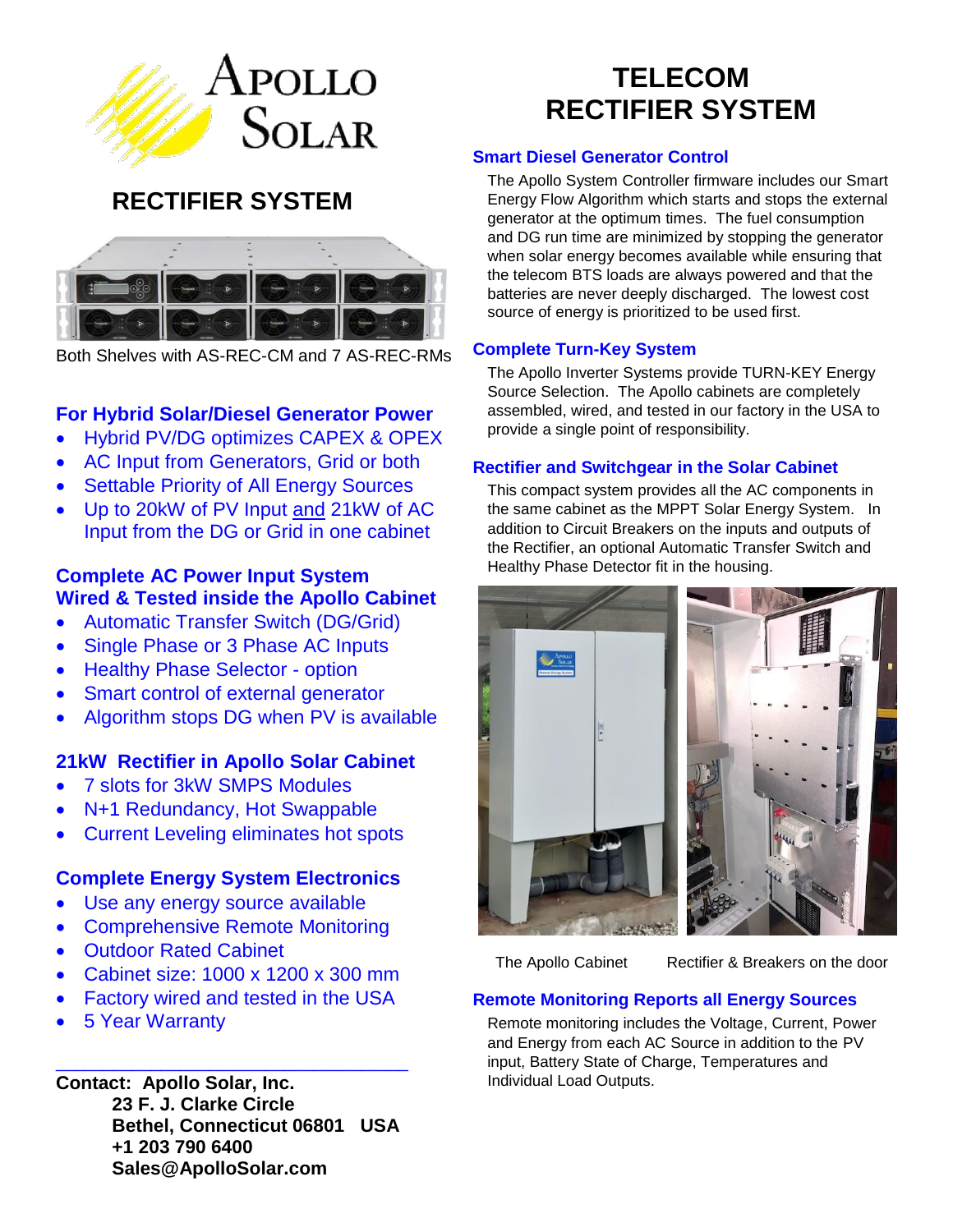# **APOLLO RECTIFIER SHELF - SPECIFICATIONS:**

Part Numbers AS-RECS1 and AS-RECS2

- 19" with 1 shelves 1U each
- Holds up to 7 of our 3kW Rectifier Modules and 1 Controller
- Total Power up to 21kW, 350Amps
- Breakers on AC inputs & DC outputs
- N+1 Redundant and Hot Swappable (Photo shows 1 of the 2 shelves.)

3Ø 4W 380VAC

PROTECTION Under & Over voltage

1P3W 240VAC (176~296Vac)

95.5% Typical (3kW module) 96.0% Typical (2kW module) 95.0% Typical (1kW module)



FREQUENCY 45-66Hz

**VOLTAGE** 

**EFFICIENCY** 

|  | $\sim$ | $\sim$ |  |
|--|--------|--------|--|
|  |        |        |  |
|  |        |        |  |
|  | u.     |        |  |

# **General Specifications:**

| <b>OPERATING TEMP</b>            | $-40^{\circ}$ C to $+75^{\circ}$ C. |
|----------------------------------|-------------------------------------|
| (Derating above)                 | $(3KW: +45°C / 1&2KW: +55°C)$       |
| <b>STORAGE TEMP</b>              | $-40^{\circ}$ C ~ $+80^{\circ}$ C   |
| OPERATING HUMIDITY               | 0%~90%(Non-Condensing)              |
| STORAGE HUMIDITY                 | 0% ~ 95% (Non-Condensing)           |
| <b>COOLING</b>                   | Fan cooling                         |
| <b>ALTITUDE</b>                  | 2,000Meter                          |
| $SIZE$ (W $\times$ D $\times$ H) | 481.8mm X 417.1mm X 44.4mm          |

## **Output Specifications:**

# **Electromagnetic Compatibility:**

| VOLTAGE                  | Default -54.0VDC             | <b>EMISSIONS</b>                    | EN61204/EN55022 Class A |
|--------------------------|------------------------------|-------------------------------------|-------------------------|
| <b>CURRENT</b>           | 166.5A Max (3KW 3 modules)   | <b>HARMONIC CURRENT -</b>           | EN61000-3-2             |
| <b>ADJUSTMENT RANGE</b>  | $-42$ VDC $^{\sim}$ -58VDC   | <b>EMISSIONS</b>                    |                         |
| <b>LINE REGULATION</b>   | $\pm 0.5\%$ Max              | <b>FLUCTUATIONS &amp; FLICKER</b>   | EN61000-3-3             |
| <b>LOAD REGULATION</b>   | $\pm$ 1.0% Max               | ELECTROSTATIC-DISCHARGE EN61000-4-2 |                         |
| <b>TEMP REGULATION</b>   | $\pm$ 0.5% Max               | <b>RADIATED EFI</b>                 | EN61000-4-3             |
| NOISE                    | $\leq$ 300mVp-p (3KW Module) | <b>EFT/BURSTS</b>                   | EN61000-4-4             |
| <b>SETPOINT ACCURACY</b> | ±0.5%                        | <b>SURGE TRANSIENTS</b>             | EN61000-4-5             |
| <b>OVER CURRENT</b>      | 101~110%                     | <b>CONDUCTED IMMUNITY</b>           | EN61000-4-6             |
| <b>PROTECTION</b>        | -59VDC over                  | <b>VOLTAGE DIPS AND -</b>           | EN61000-4-11            |
|                          | (recycle input to reset),    | <b>SHORT INTERRUPTIONS</b>          |                         |
|                          | Thermal Shutdown             |                                     |                         |

# **Status & Control signal:**

# **Standards & Approvals: (TBD)**

| COMMUNICATION- RS232, TCP/IP, CAN |                                   | UL/CUL | 60950-1 |  |
|-----------------------------------|-----------------------------------|--------|---------|--|
| INTERFACE                         | Digital In&Output Alarms (8ports) |        |         |  |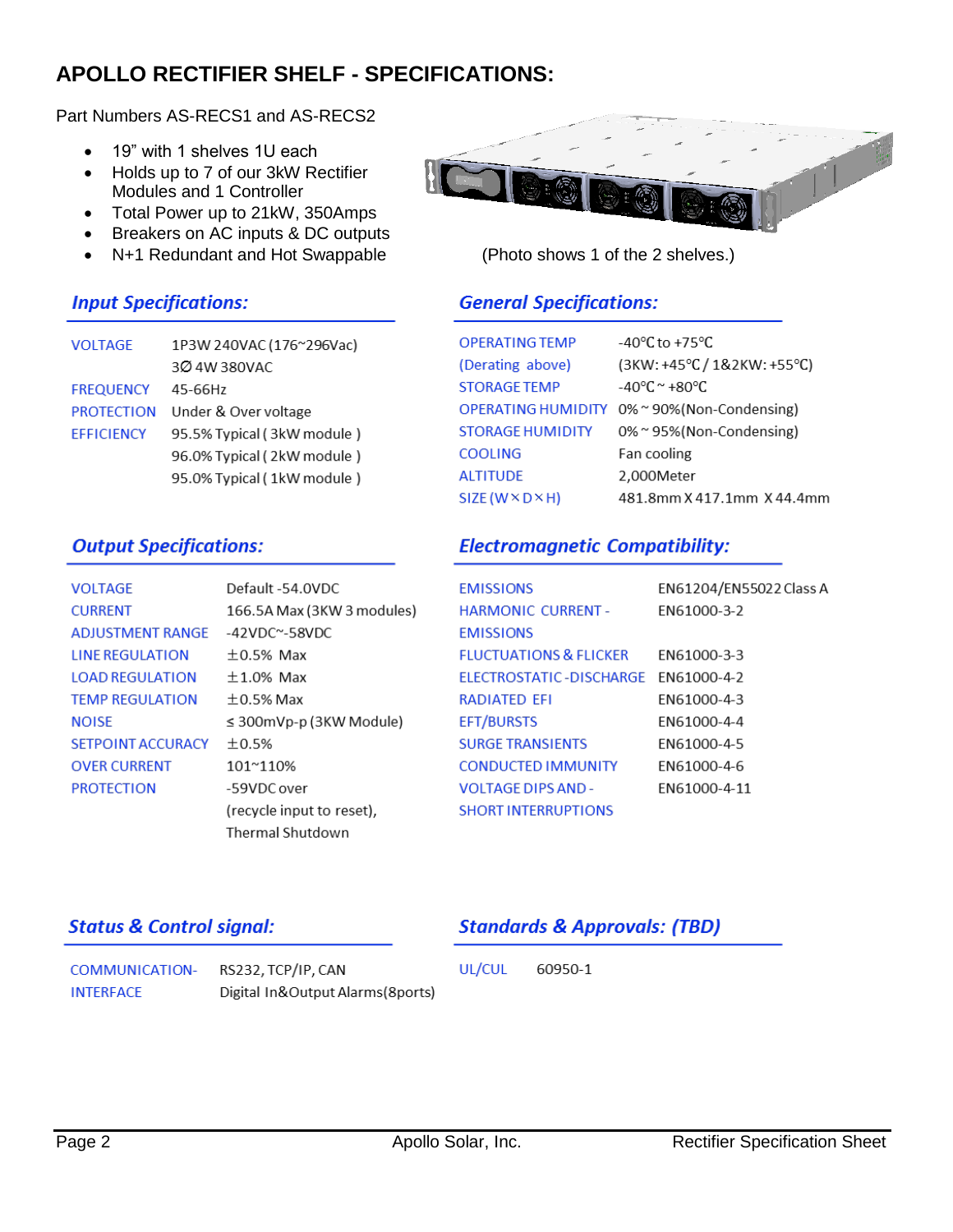# **APOLLO 3kW RECTIFIER MODULE:**

Part Number: AS-REC-RM

- 55 Amps Output at -54 Volts DC
- World Wide Safety Approvals
- N+1 Redundant and Hot Swappable
- Wide AC Input Voltage Range



-40°C to +75°C, (Derating above +45°C)

10-55Hz, 2G, 3min period/60 min each(3 axes)

≤58dBA at nominal input and full load

>350,000 Hrs MTBF (Ambient: 25°C)

0% to 95% (Non-Condensing)

5% to 95% (Non-Condensing)

Controlled Fan in a module

 $108$ mm  $\times$  340mm  $\times$  44mm

#### **Input Specifications:**

| <b>VOLTAGE</b>        | 1Ø240VAC (85VAC ~ 297VAC)        |
|-----------------------|----------------------------------|
|                       | (Nominal 176~275Vac)             |
| <b>FREQUENCY</b>      | 45-66Hz                          |
| <b>INRUSH CURRENT</b> | 25A @ 240AVC                     |
| <b>PROTECTION</b>     | Mains fuse in both lines         |
| <b>IFAKAGE</b>        | 3.5mA Max @ 240VAC               |
| <b>FFFICIENCY</b>     | 95.5% Typical                    |
| <b>POWER FACTOR</b>   | > 0.98at 50% load or more        |
| <b>PROTECTION</b>     | Input Under voltage, Overvoltage |

### **Output Specifications:**

**Status & Control signals:** 

CAN

| VOLTAGE                   | 54.0VDC                                |
|---------------------------|----------------------------------------|
| <b>CURRENT</b>            | 55.5A (Max 3KW)                        |
| ADJUSTMENT RANGE          | $42.0 \times 58.0$ VDC                 |
| <b>LINE REGULATION</b>    | $\pm$ 0.5% Max over entire input range |
| <b>LOAD REGULATION</b>    | $\pm 0.5\%$ Maximum                    |
| <b>TEMP REGULATION</b>    | $\pm$ 0.5% Maximum                     |
| <b>Overall REGULATION</b> | $\pm$ 5.0% Maximum                     |
| RIPPLE                    | $\leq$ 300mVp-p(3KW)                   |
| <b>SETPOINT ACCURACY</b>  | ±0.5%                                  |
| <b>OVER VOLTAGE</b>       | 59VDC (recycle input to reset)         |
| PROTECTION                | Power derated, Thermal Shutdown        |
|                           |                                        |

## **Electromagnetic Compatibility:**

**General Specifications:** 

**OPERATING TEMP** 

**OPERATING HUMIDITY STORAGE HUMIDITY** 

**STORAGE TEMP** 

**COOLING** 

**VIBRATION** 

**RELIABILITY** 

**ACOUSTIC NOISE** 

SIZE (W×D×H)

| <b>EMISSIONS</b>                  | EN55022 Level A (Conducted)               |
|-----------------------------------|-------------------------------------------|
| ELECTROSTATIC DISCHARGE           | EN61000-4-2, 4KV Contact / 8KV Air        |
| <b>RADIATED SUSCEPTIBILITY</b>    | EN61000-4-3, 26-1000MHz, 10V/M, 80%AM     |
| <b>EFT/BURSTS</b>                 | EN61000-4-4, 2KV                          |
| <b>SURGE</b>                      | EN61000-4-5                               |
| <b>CONDUCTED IMMUNITY</b>         | EN61000-4-6, 0.15-800MHz, 10V 80%         |
| <b>VOLTAGE DIPS</b>               | EN61000-4-10, 95% Dip&10ms, 30% Dip&500ms |
| <b>VOLTAGE INTERRUPTIONS</b>      | EN61000-4-11, 95% reduction, 5ms          |
| <b>FLUCTUATIONS &amp; FLICKER</b> | FN61000-3-3                               |
|                                   |                                           |

-40°C to +85°C

## **Standards & Approvals:**





#### *DC Output: Temperature:*



**COMMUNICATION**